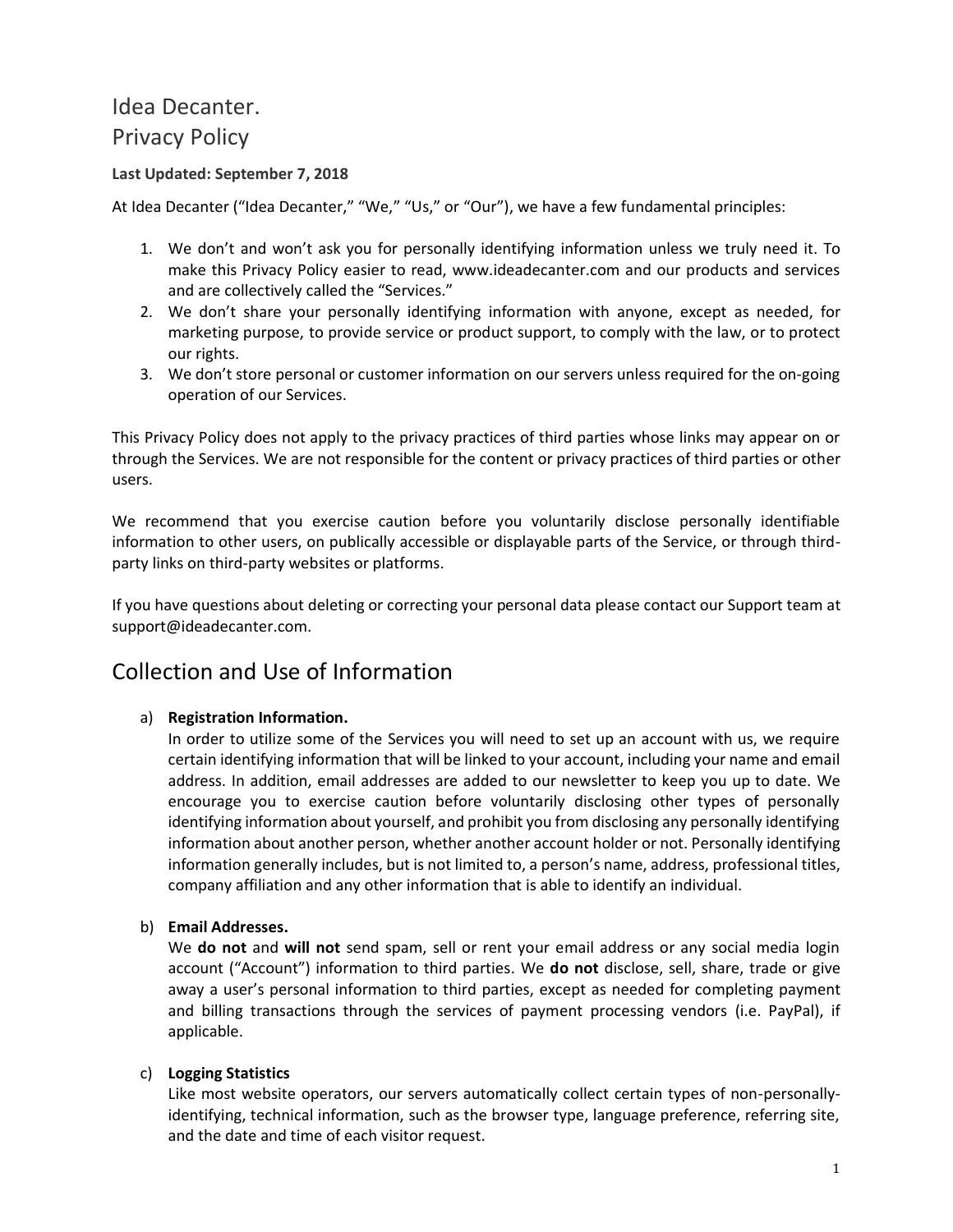- What website you came from to get here
- How long you stay for
- What kind of device you're using

We use this information to better understand how our visitors use our website, and to maintain Services.

#### d) **Location Information & IP Addresses**

We do not collect or store location data through your use of the Services. Internet Protocol addresses indicate the location of a User's computer or mobile device on a network connected to the Internet. Providing Services to you may result in the logging of IP addresses for systems administration, troubleshooting purposes and to prevent prohibited account sharing. While this may be used to infer an approximation of your location when using certain features of the Services, we do not log IP addresses to track your session. If you are an account holder, we may link IP addresses to personally identifiable information in order to monitor account sharing and prevent prohibited activity.

#### e) **Data Aggregation**

In addition to the other uses described in this Policy, you agree that we may extract and use information from the information you disclose for the purposes of aggregating data in a nonidentifiable method. This aggregated data may be used internally to improve services or without limitation, to develop, analyze, combine, or publish the aggregated data for commercial purposes.

#### f) **Cookies**

Your use of the Services may result in the assignment and storage of session cookies to recognize your access privileges. A cookie is a text file that is placed on the hard disk of your computer or mobile device by a server. Session cookies expire when you end your session and close your browser interface. Cookies cannot be used to run programs or deliver viruses to your computer or mobile device. Cookies are uniquely assigned to you, and can only be read by a server in the domain that issued the cookie to you. We use cookies to help us identify and track visitors, their usage of and preferences on our website. Visitors who do not wish to have cookies placed on their computers or mobile devices should set their browsers to "Refuse Cookies" before using our Services, with the drawback that certain features of our Services may not function properly without the aid of cookies.

## Protection of Certain Personally Identifying Information

We take all measures reasonably necessary to protect against the unauthorized access, use, alteration or destruction of potentially personally identifying information.

We disclose potential personally identifying information only on an as needed (or required) basis as follows:

- 1. To Our employees that: (i) need to know that information in order to process it on our behalf or to provide the Services; and (ii) that have expressly agreed not to disclose it to others. Note\* Some of those employees, and contractors may be located outside of your home country; by using the Services you consent to the transfer of such information to them.
- 2. As required by law such to comply with a subpoena or similar legal process. To the extent we are legally permitted to do so, we will take commercially reasonable steps to notify you in the event that we are required to provide your personal information to third parties as part of a legal process.
- 3. When we believe in good faith that disclosure is necessary to protect our rights, protect your safety or the safety of others, investigate fraud, or respond to a written government request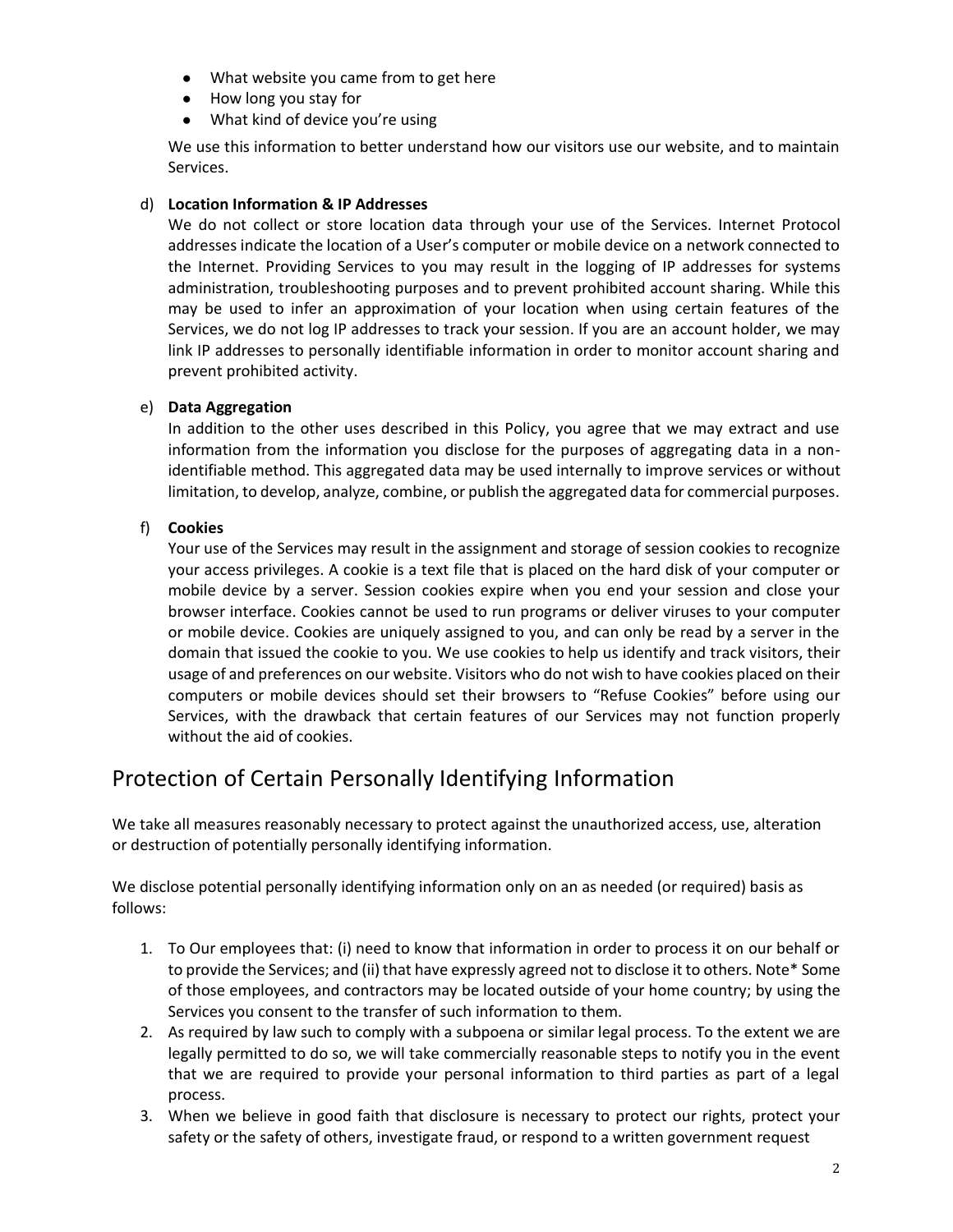- 4. If We become involved in a merger, acquisition, or any form of sale of some or all of its assets. In the event of a merger, acquisition, or any form of sale of some or all of our assets, we will ensure that the acquiring organization agrees to protect personal information in accordance with the commitments we have made in this Privacy Notice, and that the acquiring organization will provide notice before personal information, customer information, or business information becomes subject to a different privacy notice.
- 5. To any other third party with your prior consent to do so. We do not sell your personal information to third parties.

# Feedback & Support

If you send us a request (via a support email or one of our feedback channels), we reserve the right to publish it (stripped of all personally identifying information, of course) in order to help us clarify or respond to your request or to help us support other users (i.e. create an FAQ database).

We may provide technical support to service your Account(s) with us. In order to do so, we may use certain personally identifying information, with your consent, to access your account for the purpose of troubleshooting, running tests, and/or otherwise providing support. In providing technical support to you, we may potentially see other personally identifying information viewable on your Account pages. As with all other information, we promise to hold any information we encounter in the process of providing support to the highest possible security and protection standards.

## Accessing and Updating your Personal Info[rmation](mailto:mationTo%20review,%20access,%20or%20update%20your%20personal%20information%20to%20review)

[To review, access, or update your personal information to review](mailto:mationTo%20review,%20access,%20or%20update%20your%20personal%20information%20to%20review) its accuracy, or request deletion please contact us at [support@ideadecanter.com.](mailto:support@petite2queen.com)

We will make commercially reasonable efforts to provide you with reasonable access to any of your personal or other account information we maintain within forty-five (45) days of your request. We provide this access so you can review, make corrections, or request deletion of your information. If we cannot honor your request within the 45-day period, we will tell you when we will be able to provide access. In the unlikely event that we cannot provide you access to your information, we will explain why we cannot do so.

Please note that any changes you make will be reflected in our active user database within a reasonable time, however we may retain information you submit for backups, archiving, prevention of fraud, to satisfy legal obligations, or otherwise we reasonably believe there is a legitimate reason to do so.

You can opt out of receiving marketing communication we send you at any time. You can exercise this right by clicking on the "unsubscribe" link in the emails we send you or by contacting us at support@ideadecanter.com.

## Additional information for International Users

If you are visiting this website and/or accessing the Services from outside the United States, please be aware that you are sending information (including Personal Information) to the United States where Our servers are located. This information may be transferred within the United States or back out of the United States to other countries outside of your country of residence, depending on the type of information and how its stored by us. These countries (including the United States) may not necessarily have data protection laws as comprehensive or protective as those in your country of residence, however, our collection, storage and use of your Personal Information will at all times be governed by this Privacy Policy.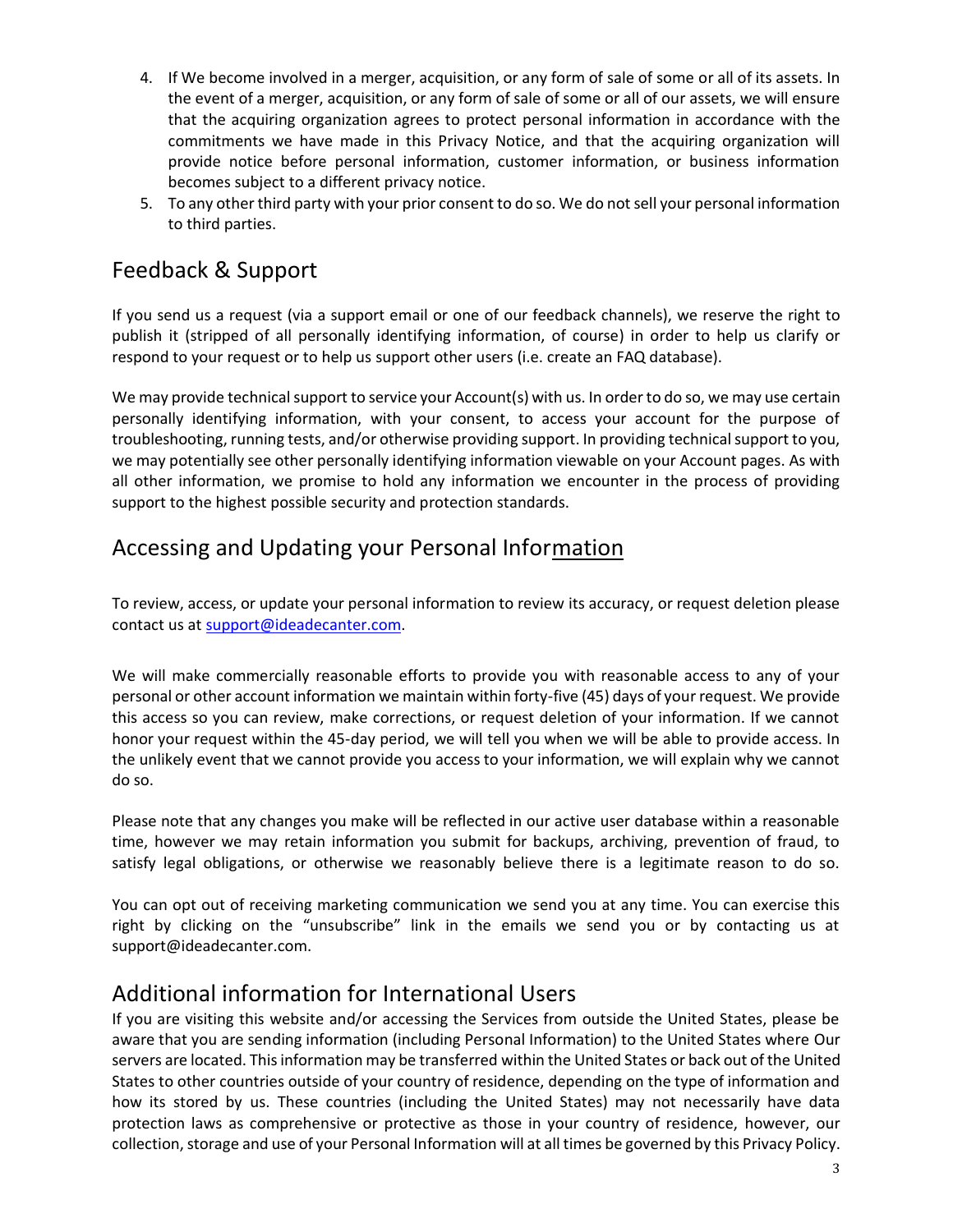#### *EU Users*

If you are a resident of an EU nation and use our Services from within the EU, you acknowledge that any information that we collect and store, for the limited purposes outlined above in this Privacy Policy, will be collected and stored outside of the EU. For avoidance of confusion, references to "personal information" in this policy are equivalent to what is commonly referred to as "personal data" in the EU.

#### *Brazilian Users*

**The personal information collected, stored, used and/or processed by Us, as described in this privacy policy, are collected, stored, used and/or processed in accordance with Brazilian Law No. 12,965/2014. By clicking "I Accept" or any other button indicating your acceptance of this privacy policy, you expressly consent to the collection, use, storage and processing of your personal information by Us as described.**

By clicking "I Accept," you consent to the collection, use, disclosure, and processing of your personal information in the manner described in this Privacy Policy, including our procedures related to cookies and IP addresses. We store data about or from you in the US. You understand that the US does not have the same level of protection for personal information that exists in other countries. Your consent is voluntary, and you may revoke your consent by opting out at any time. If you choose to opt-out, we can no longer provide you with the Services. If you have enabled cookies on your web browser, you consent to our use of cookies as described in this Privacy Policy.

#### Security

To prevent unauthorized access, safeguard data accuracy, and maintain the appropriate use of information, we have put in place appropriate physical, technical, and administrative procedures to protect the personal information data you submit. We make every effort to ensure the integrity and security of our network and systems. However, since the Internet is not 100% secure and as new technology evolves and emerges, we cannot guarantee that our security measures will prevent third-party interferences from illegally obtaining or tampering with your personal information.

We encourage you to help us by also taking precautions to protect your personal data when you use the Services. Change your Account password often, using a combination of letters, numbers, and characters, and make sure you use a secure connection.

## Privacy of Minors

We do not promote or offer the Services for use by anyone under the age of 13 ("minors"). Idea Decanter does not knowingly solicit or collect personal information from minors, and we will not knowingly link to any third-party website or platform, or host any of your Sites that solicit or collect personal information from minors. If you believe that a minor has disclosed personal information to us or that we have linked to such a third-party or user website or platform, please contact us at support@ideadecanter.com.

#### Business Transfers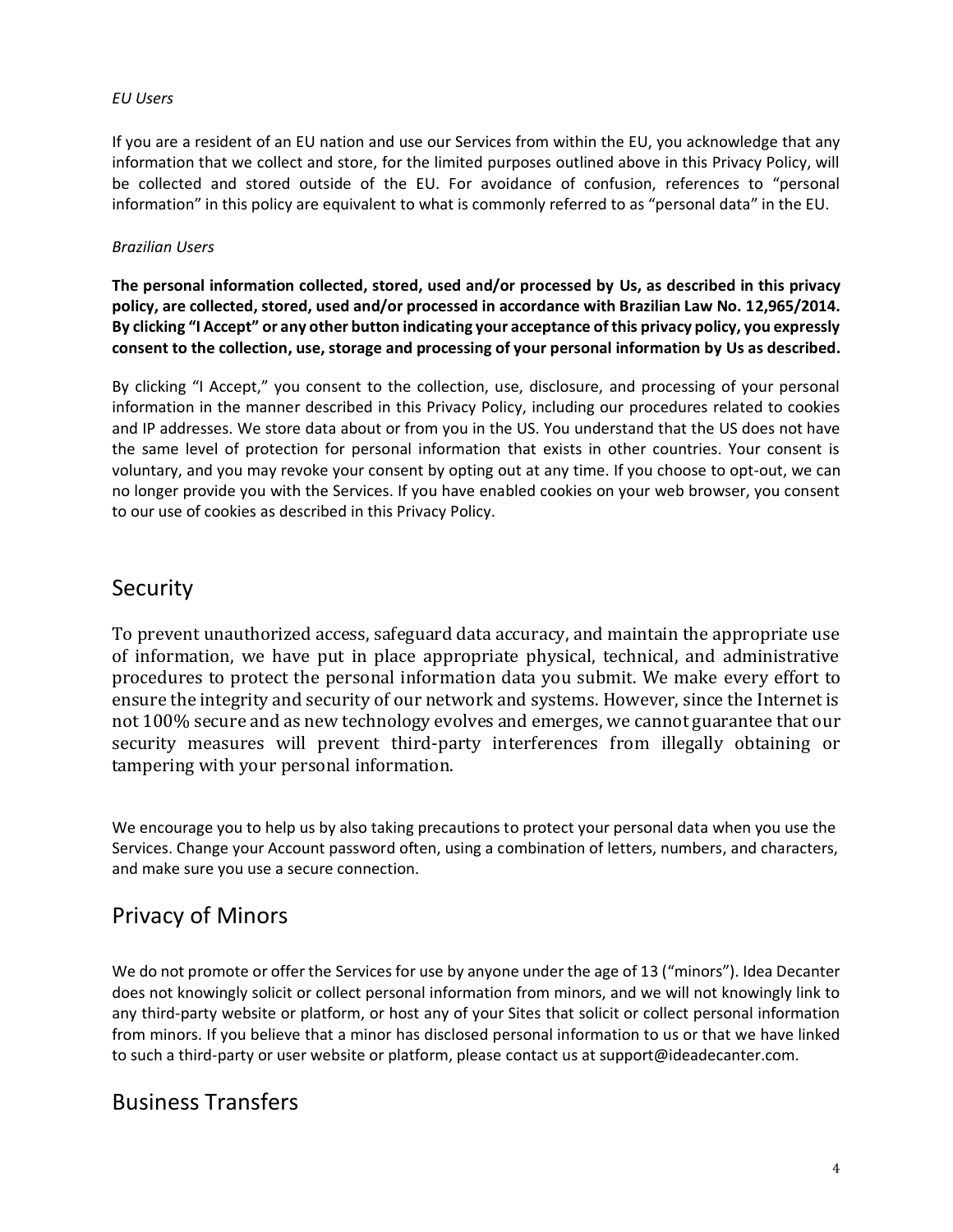If the ownership of Idea Decanter substantially changes, such that all of its assets were acquired, or merged into another entity, or in the unlikely event that Idea Decanter enters bankruptcy, you understand that any stored personally identifying, and non-personally identifying information and data will likely be one of the assets that is transferred or acquired by a third party. You acknowledge that such transfers may occur, and that any acquirer or merging entity of Idea Decanter may continue to use your personal information as set forth in this policy.

# Privacy Policy Changes

We may change or modify this Privacy Policy from time to time, in our sole discretion. We encourage you to frequently check this page for any changes to our Privacy Policy.

# Idea Decanter Terms of Service

#### **Last Updated: September 6, 2018**

Welcome to the Idea Decanter Terms of Service (the "Terms"). Please read these Terms carefully because they govern your use of our website www.ideadecanter.com (the "Site") and the services and products available at or through the website. If you have any questions, contact us at support@ideadecanter.com. To make these Terms easier to read, the Site and our products and services are collectively called the "Services."

#### Agreement to Terms

By accessing or using our Services, you agree to be bound by these Terms. If you do not agree to these Terms, it's simple: do not use the Services.

## Changes to Terms or Services

We may modify the Terms and our Services at any time, in our sole discretion. If we do so, we will let you know by email or by posting notice on the Site. It's important that you review the Terms whenever we modify them because continuing to use the Services after we have posted modified Terms on the Site indicates to us that you agree to be bound by the modified Terms. If you don't agree to be bound by the modified Terms, then please discontinue use of the Services immediately. Because our Services are evolving over time we may change or discontinue all or any part of the Services at any time, and without notice to you, at our sole discretion.

## Creating an Account

In order to access and use the Services, you will need to create an account (your "Account"). By creating an Account, you become a "User" and represent that you are thirteen (13) years or older and are not barred from using the Services under applicable law.

Your Account should be yours – don't use the Services under the name of another person with the intent to impersonate that person, or use a username that is subject to the rights of another person without appropriate authorization. You must be a human to use the Services and an automated account is not allowed. This policy also applies beyond Account creation to the general use of the Services. "Robot" (or automatic) activity is not allowed. Keep it real, people.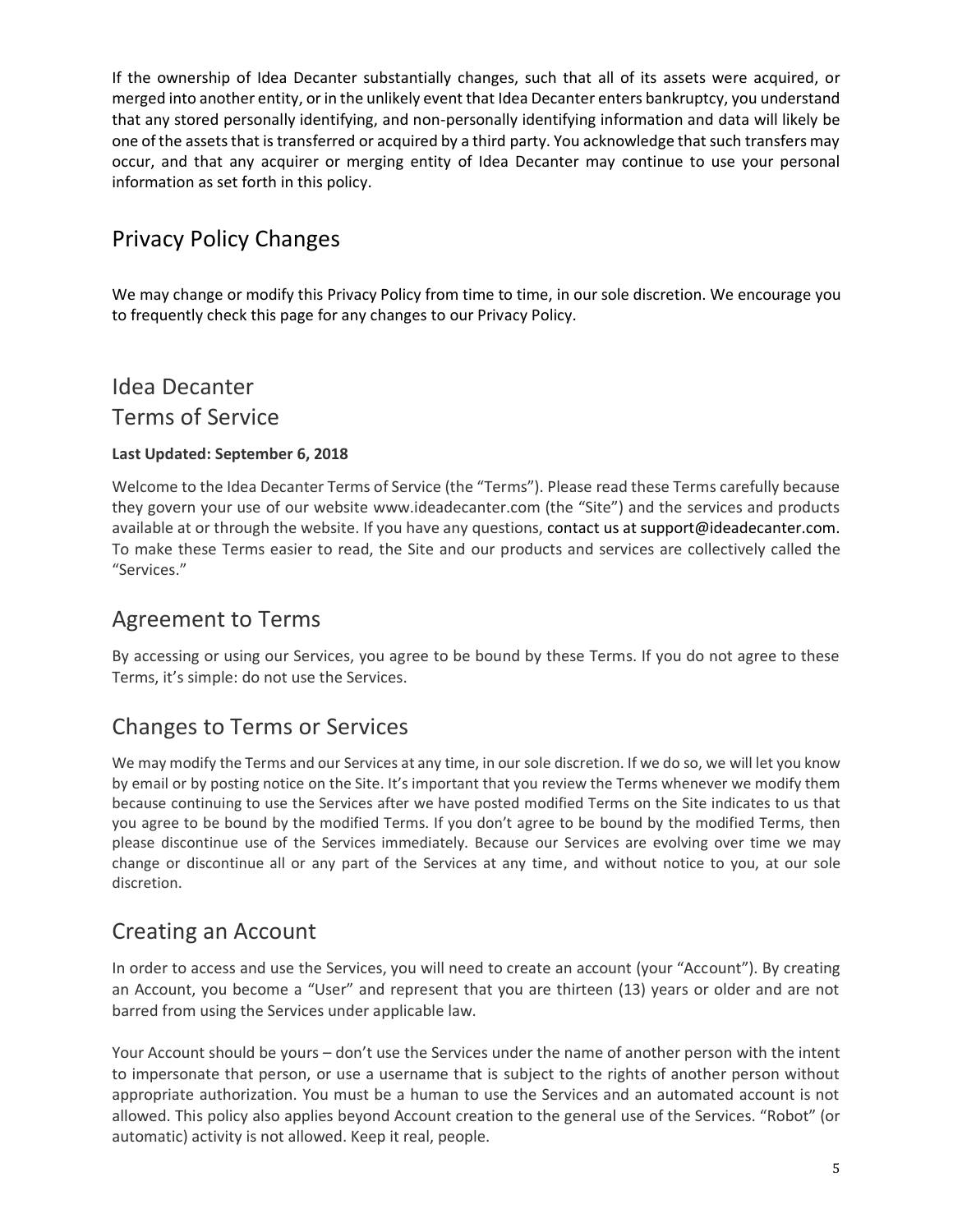We reserve the right to suspend or terminate your Account if any information provided during the registration process or thereafter proves to be inaccurate, false or misleading, or to reclaim any username that you create through the Services that violates our Terms. You are responsible for maintaining the confidentiality of your password and Account, and agree to notify us if your password is lost, stolen, or disclosed to an unauthorized third party, or otherwise may have been compromised. You are responsible for activities that occur under your Account.

## Idea Factory Subscription

Idea Decanter monthly Subscription plan gives you access to all branded videos from the suite. The allows you to choose your videos all to be delivered reasonably after receipt of annual plan payment and branding elements (i.e. logo).

Outdated Content. Idea Decanter strives for video content of the highest quality and relevance but it cannot control regulatory changes or website changes to any third party services. Idea Decanter will not be responsible for replacing old or outdated video content. All use of the videos will be at your discretion.

Cancellation. To cancel your Subscription, you must notify Idea Decanter before the billing period ends. No portion of amounts paid shall be refunded, unless determined otherwise in Idea Decanter's sole discretion. Upon cancellation, your right to use videos already delivered will remain in accordance with this agreement.

# Price and Charges

Subscription price shall be the price agreed upon by you at the start of the Subscription, when the first payment is received. Idea Decanter may, from time to time, increase the price of Subscriptions. You will receive at least one (1) full month notice of any upcoming price increase. During this period, you will have the right to cancel your Subscription in accordance with these terms, and if you do not cancel your Subscription by the date of the increase your Subscription shall renew at the new price. Subscription fees are collected in accordance with your Subscription plan preferences, either on an annual or bi-monthly basis. Members are responsible for the payment of all fees charged. If payment is declined by the Member's card issuer (either for advanced authorization or incurred charges), Idea Decanter may suspend or terminate the Member's Subscription. Idea Decanter reserves the right to send or assign a delinquent Member account to a third party collection agency.

# Subscription Support

Idea Decanter offers Subscription support options please contact us at [support@ideadecanter.com](mailto:support@ideadecanter.com) for additional information.

## Member Content

For purposes of these Terms: (i) "Content" means text, graphics, images, music, software, audio, video, works of authorship of any kind, and information or other materials that are posted, generated, provided or otherwise made available through the Services; and (ii) any Content that Members (including you) provide to be made available through the Services.

You are responsible for the Content that you post to the Services, including its legality, reliability, and appropriateness. By posting Content to the Services, you grant a non-exclusive, transferable, sublicensable, worldwide, royalty-free right and license to use, modify, publicly perform, publicly display, reproduce, and distribute such Content on and through the Services. You agree that this license includes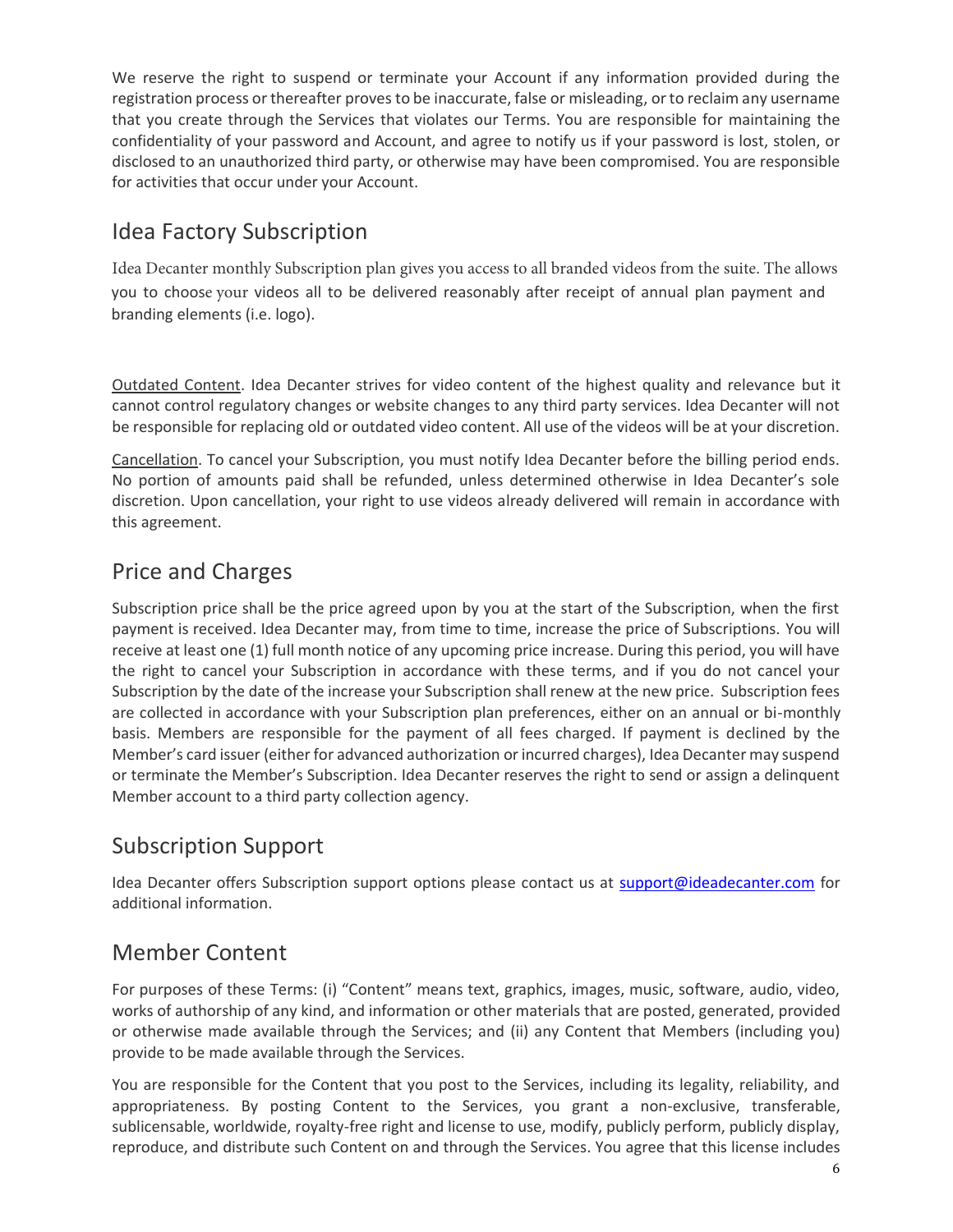the right for us to make such Content available to other Members of the Services, who may also use such Content subject to these Terms.

You represent and warrant that: (i) the Content is yours (you own it) or you have the right to use it and grant us the rights and license as provided in these Terms, and (ii) the posting of the Content on or through the Services does not violate the privacy rights, publicity rights, copyrights, contract rights or any other rights of any person.

**Idea Decanter does** not claim any ownership rights in any Content that you make available through the Services and nothing in these Terms will be deemed to restrict any rights that you may have to use and exploit your own Content. However, you grant us a non-exclusive, non-transferable, non-sublicensable, worldwide license to use any Content submitted by you in relation to the Services, including the promotion and advertisement of Services.

## Idea Decanter's Content

Subject to your compliance with these Terms, Idea Decanter grants you a limited, non-exclusive, nontransferable, non-sublicensable license to access and view our content ("Idea Decanter Content") solely in connection with your permitted use of the Services. For the purposes of these Terms, Idea Decanter Content shall include all text, graphics, images, site and screen layouts, arrangements and themes, music, software, audio, video, works of authorship by us or our affiliates of any kind, and information or other materials that are posted or generated by Idea Decanter or our affiliates.

You have the right to view and access Idea Decanter Content. However, you may not copy, borrow, modify, or otherwise reproduce, and must immediately cease using, copying, borrowing, modifying, or otherwise reproducing any site and screen layouts, arrangements and themes provided through this Service. At no time is any Member permitted to: (i) transfer, sublicense, sell, lease, lend, rent, or otherwise distribute Idea Decanter Content or the Services to a third party; (ii) decompile, reverse-engineer, disassemble, or create derivative works of the Services or any Idea Decanter Content; or (iii) use the Services or Idea Decanter Content in any unlawful manner, for any unlawful purpose, or in any manner inconsistent with these Terms.

## 1.1 Intellectual Property

The Services contain material that may be protected by United States and international copyright, trademark, and other proprietary information, including, but not limited to, audio, video, graphic, photographic and text information, and all Idea Decanter Content. Idea Decanter and any of its licensors exclusively own all right, title and interest in, and to the Services and Idea Decanter Content, including all associated intellectual property rights. You acknowledge that the Services and Idea Decanter Content are protected by copyright, trademark, and other laws of the United States and foreign countries. You agree not to remove, alter, or obscure any copyright, trademark, service mark, or other proprietary rights or notices incorporated in or accompanying the Services and Idea Decanter Content. Further, you may not modify, distribute, publish, transmit, publicly display, publicly perform, participate in the transfer or sale, create derivative works of, or in any way exploit any of the Idea Decanter Content, in whole or in part. Any violation of these restrictions may result in intellectual property infringement that may subject you to civil and/or criminal penalties. You will be solely liable for any damage resulting from any infringement of copyrights, trademarks, proprietary rights or any other harm resulting from a submission of information protected by intellectual property rights in a third party, if such submission is made without express permission of the intellectual property rights holder.

#### Feedback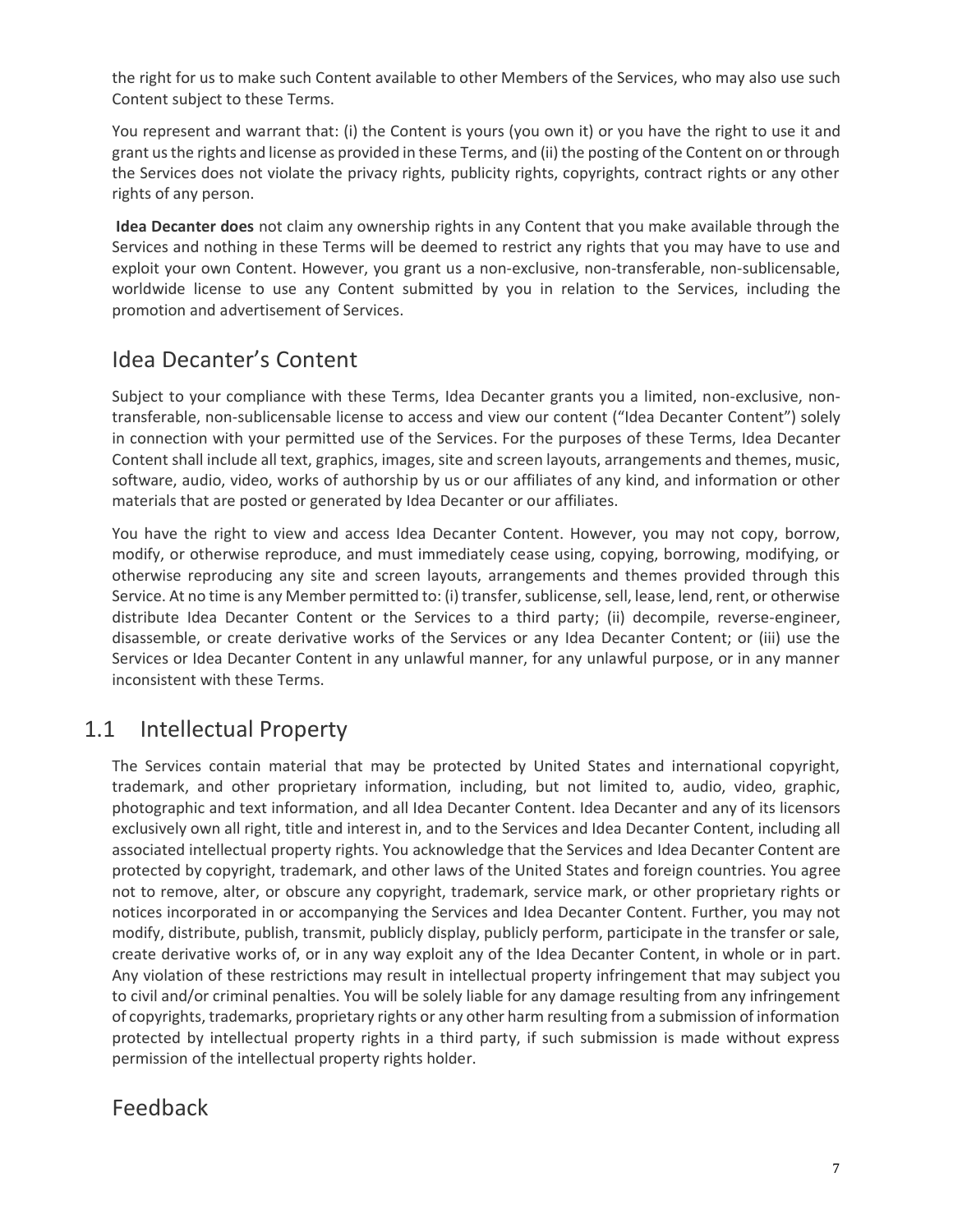We welcome feedback, comments, and suggestions for improvements to the Services. You can submit feedback by emailing us at support@ideadecanter.com. You grant to us a non-exclusive, worldwide, perpetual, irrevocable, fully-paid, royalty-free, sublicensable, and transferable license under any and all intellectual property rights that you own or control to use, copy, modify, create derivative works based upon, and otherwise exploit the feedback for any purpose.

## Privacy policy

Your privacy is important to us. Please review our Privacy Policy for information about the data we may collect and use. Our Privacy Policy is incorporated in these Terms, and is available at www.ideadecanter.com/privacy-policy.

# DMCA/Copyright Policy

Idea Decanter respects copyright law and expects its visitors and Members to do the same. It is our policy to terminate in appropriate circumstances the Accounts of Members who repeatedly infringe the rights of copyright holders.

The Digital Millennium Copyright Act of 1998 (the "DMCA") provides recourse for copyright owners who believe that material appearing on the Internet infringes their rights under U.S. copyright law. If you believe in good faith that Content infringes your copyright, you (or your agent) may send us a notice requesting that the Content be removed or access to it blocked. Federal law requires that your notification include the following information: (i) a physical or electronic signature of a person authorized to act on behalf of the owner of an exclusive right that is allegedly infringed; (ii) identification of the copyrighted work claimed to have been infringed or, if multiple copyrighted works at a single online site are covered by a single notification, a representative list of such works at that site; (iii) identification of the material that is claimed to be infringing or to be the subject of infringing activity and that is to be removed or access to which is to be disabled and information reasonably sufficient to permit us to locate the material; (iv) information reasonably sufficient to permit us to contact you, such as an address, telephone number, and, if available, an electronic mail; (v) a statement that you have a good faith belief that use of the material in the manner complained of is not authorized by the copyright owner, its agent, or the law; and (vi) a statement that the information in the notification is accurate, and under penalty of perjury, that you are authorized to act on behalf of the owner of an exclusive right that is allegedly infringed.

The notification must be sent to: Idea Decanter 6438 NE 184th St. Kenmore, WA 98028

We provide the above contact information for purposes of the DMCA only and reserve the right to respond only to correspondence that is relevant to this purpose.

## Links and Advertisements of Third Party Websites or Resources

The Services may contain links to or advertisements of third-party websites (that are not affiliated with you or other Members) or resources. We are not responsible for the content, products or services on or available from those advertisements, websites, resources or links displayed on such sites. You acknowledge sole responsibility for and assume all risk arising from your use of any third-party websites or resources.

## Indemnity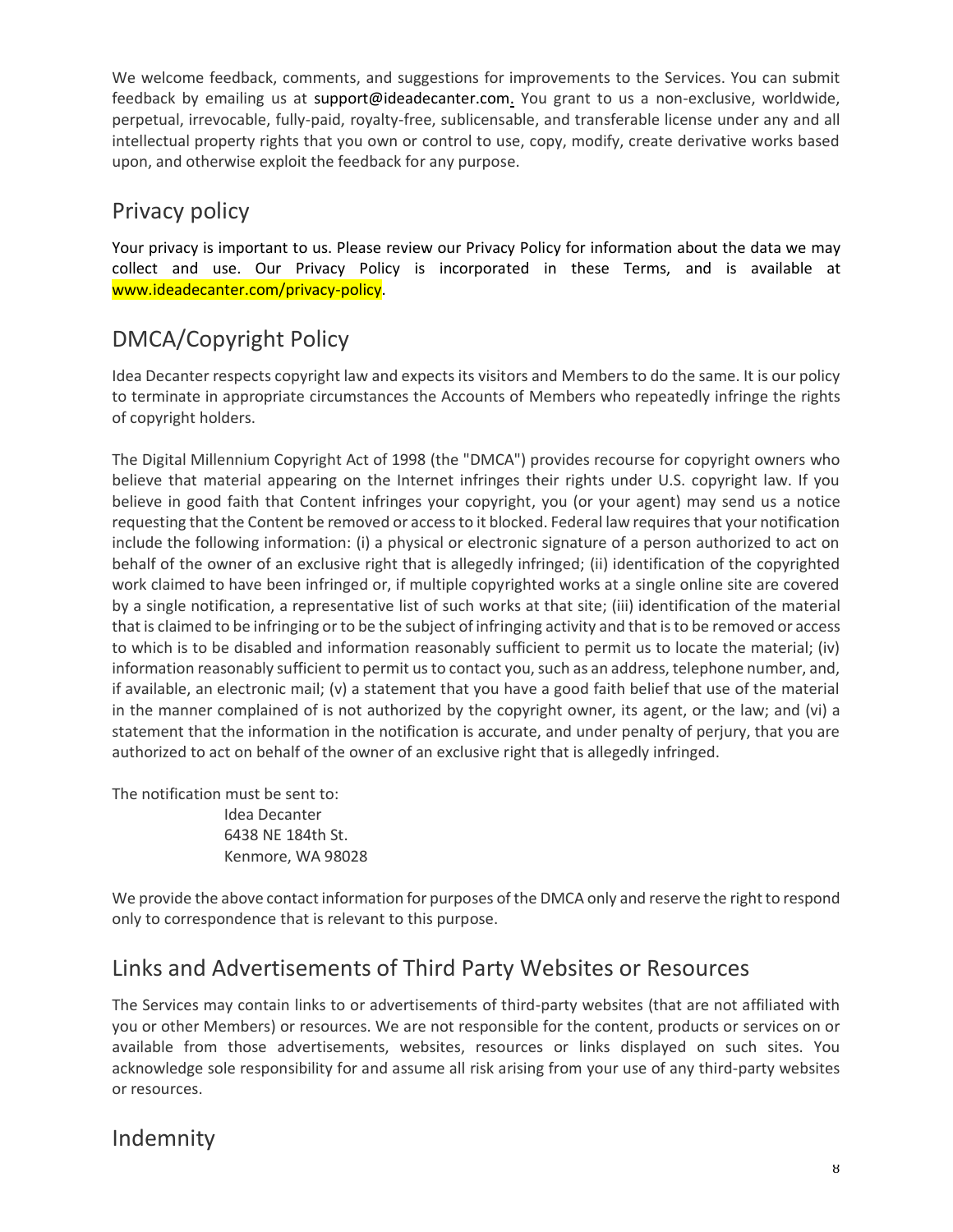You agree to defend, indemnify and hold harmless Idea Decanter, or its officers, directors, employees and agents, from and against any and all claims, damages, obligations, losses, liabilities, costs, debts, or expenses (including but not limited to attorneys' fees), to the extent allowed by applicable law, that arise from or are caused by: (i) your use of and access to the Services; (ii) your violation of these Terms; (iii) your violation of any third party right, including without limitation any copyright, property, moral or privacy right; or (iv) any claim that your Content caused damage to any third party. This section shall survive these Terms and your use and termination of the Services.

#### Termination

We may terminate your access to and use of the Services and Account at our sole discretion, at any time and without notice to you.

Upon any termination, discontinuation or cancellation of Services or your Account, all provisions of these Terms which by their nature should survive will survive, including, without limitation, ownership provisions, indemnification, warranty disclaimers, limitations of liability, and dispute resolution provisions.

## Warranty Disclaimers

THE SERVICES AND CONTENT ARE PROVIDED "AS IS," WITHOUT WARRANTY OF ANY KIND. WITHOUT LIMITING THE FOREGOING, WE EXPLICITLY DISCLAIM ANY WARRANTIES OF MERCHANTABILITY, FITNESS FOR A PARTICULAR PURPOSE, QUIET ENJOYMENT OR NON-INFRINGEMENT, AND ANY WARRANTIES ARISING OUT OF COURSE OF DEALING OR USAGE OF TRADE. WE MAKE NO WARRANTY THAT THE SERVICES WILL MEET YOUR REQUIREMENTS OR BE AVAILABLE ON AN UNINTERRUPTED, SECURE, OR ERROR-FREE BASIS. WE MAKE NO WARRANTY REGARDING THE QUALITY, ACCURACY, TIMELINESS, TRUTHFULNESS, COMPLETENESS OR RELIABILITY OF ANY CONTENT.

## Limitation of Liability

NEITHER IDEA DECANTER NOR ANY OTHER PARTY INVOLVED IN CREATING, PRODUCING, OR DELIVERING THE SERVICES OR CONTENT WILL BE LIABLE FOR ANY INCIDENTAL, SPECIAL, EXEMPLARY OR CONSEQUENTIAL DAMAGES, INCLUDING LOST PROFITS, LOSS OF DATA OR GOODWILL, SERVICE INTERRUPTION, MOBILE DAMAGE OR SYSTEM FAILURE OR THE COST OF SUBSTITUTE SERVICES ARISING OUT OF OR IN CONNECTION WITH THESE TERMS OR FROM THE USE OF OR INABILITY TO USE THE SERVICES OR CONTENT, WHETHER BASED ON WARRANTY, CONTRACT, TORT (INCLUDING NEGLIGENCE), PRODUCT LIABILITY OR ANY OTHER LEGAL THEORY, AND WHETHER OR NOT IDEA DECANTER HAS BEEN INFORMED OF THE POSSIBILITY OF SUCH DAMAGE, EVEN IF A LIMITED REMEDY SET FORTH HEREIN IS FOUND TO HAVE FAILED OF ITS ESSENTIAL PURPOSE.

IN NO EVENT WILL IDEA DECANTER'S TOTAL LIABILITY ARISING OUT OF OR IN CONNECTION WITH THESE TERMS OR FROM THE USE OF OR INABILITY TO USE THE SERVICES OR CONTENT EXCEED THE LESSER OF THE AMOUNTS YOU HAVE PAID TO IDEA DECANTER FOR USE OF THE SERVICES DURING THE TWELVE (12) MONTHS PRIOR TO THE CAUSE OF ACTION, OR ONE HUNDRED DOLLARS (\$100), IF YOU HAVE NOT HAD ANY PAYMENT OBLIGATIONS TO IDEA DECANTER, AS APPLICABLE.

## Dispute Resolution

We prefer to resolve things amicably when possible; therefore, you agree to the following dispute resolution policy in connection with any potential claims or disputes arising from your use of the Application. Start by notifying us of your dispute by sending a notice to support@ideadecanter.com.